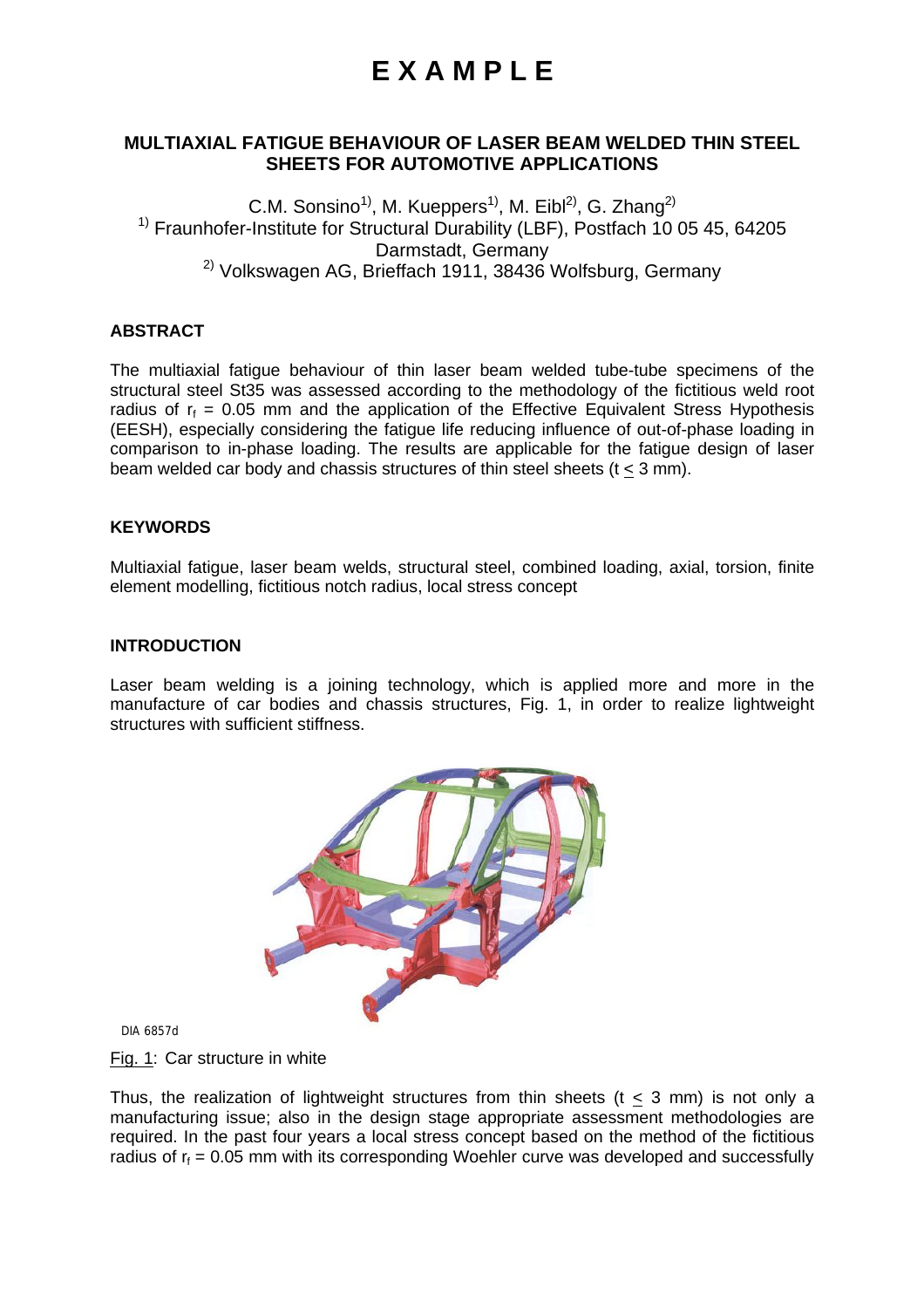applied for the fatigue strength estimation of laser beam welded steel as well as aluminium structures [1-5]. However, these investigations were carried out only under pure axial or pure torsion loading. The influence of a combined multiaxial loading on fatigue life, which occurs on car bodies, frame and chassis structures has not yet been investigated.

The present paper specifically addresses the influence of changing principal stress directions on fatigue life induced by out-of-phase axial and torsion loading of laser beam welded, overlapped tube-tube steel specimens. The paper will discuss whether conventional strength hypotheses, such as von Mises, are able to convert the investigated complex multiaxial stress states into the state obtained under uniaxial loading. If not, the applicability of a more appropriate hypothesis for considering out-of-phase loading, such as the Effective Equivalent Stress Hypothesis (EESH) for ductile steels [6, 7], will be investigated. This hypothesis was already successfully applied for the assessment of multiaxial loaded steel seam welds [6].

#### **SPECIMEN, MATERIAL AND TESTING**

#### **Material**

Since thin sheets for car bodies do not allow the fabrication of the tube-tube-specimens, Fig. 2, necessary for the combined multi-axial loading, the tube halves were manufactured from seamless tubes of the structural steel St35 corresponding to mild steel sheet qualities used in the automotive industry. Table 1 contains the chemical composition and Table 2 the conventional mechanical properties of the ferritic steel St35.



Fig. 2: Laser beam welded, overlapped tube-tube specimen

|  | Mn |  | Nı                                                         | Мc |            |
|--|----|--|------------------------------------------------------------|----|------------|
|  |    |  | 0.11   0.26   0.43   0.004   0.007   0.056   0.090   0.055 |    | ${<}0.004$ |

|  | Table1: Chemical composition of St35 (in weight %) |  |
|--|----------------------------------------------------|--|
|  |                                                    |  |

| MPa<br>$\sim$<br>$\cdot$ <sub>p0.2</sub> | MPa<br>ın<br>١m | GPa<br>ın<br>a | %<br>$\sim$ $\mathsf{m}$<br>c<br> | S OVH |
|------------------------------------------|-----------------|----------------|-----------------------------------|-------|
| 235                                      | 105             | 206            | ገር<br>∼                           | 40    |

Table 2: Conventional mechanical properties of St35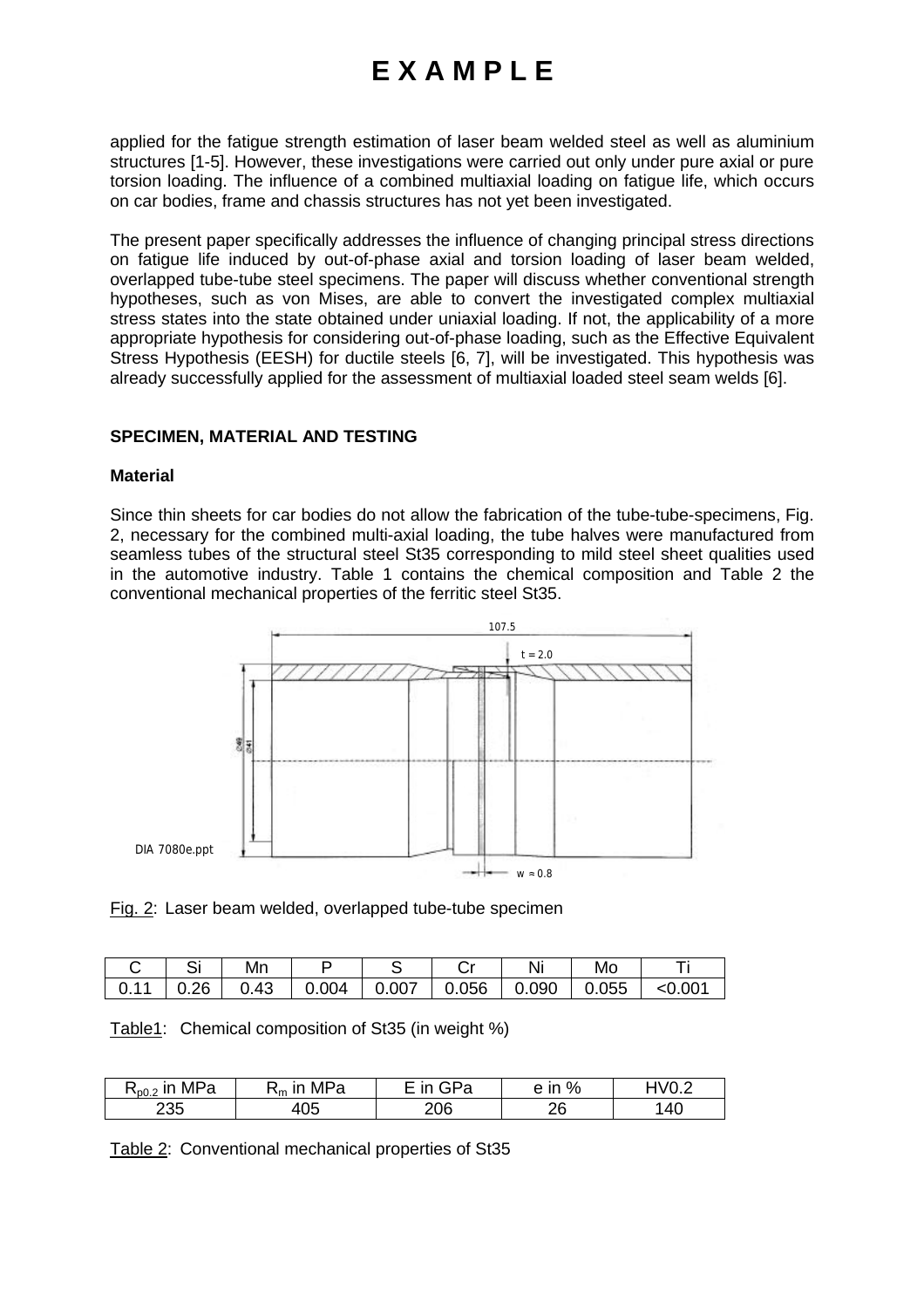The tubes were welded by a 3 kW solid-state laser, with a welding velocity of 1.85 m/min under an atmosphere of Ar with a flow of 15 l/min. The microstructure of a welded joint is shown in Fig. 3. The average width of the laser welds between the weld roots was around w  $= 0.8$  mm.



Fig. 3: Microstructure of a laser beam welded joint

#### **Testing**

The tube-tube specimens were tested in a servo-hydraulic biaxial test rig with a 100 kN axial and 2.5 kNm torsion actuator under load control. The testing frequency was between 5 to 10 s<sup>-1</sup> depending on the load level and the load ratio was R = -1.

Four different test series were carried out: pure axial loading, pure torsion, combined inphase ( $\delta = 0^{\circ}$ ) and out-of-phase ( $\delta = 90^{\circ}$ ) loading. The selected ratio of the nominal shear to the nominal normal stress amplitudes of the combined loading was  $\tau_{na}$  /  $\sigma_{na}$  = 0.58.

The failure criterion was the total failure of the specimens. During the tests the stiffness change (load versus deformation) was continuously registered. The period between significant change of stiffness (10 % stiffness drop) and total failure, caused by macroscopic crack propagation, was too short and therefore not separately considered for the fatigue life assessment, i.e. the results were all presented for the number of cycles to total rupture.

#### **EXPERIMENTAL RESULTS**

Fig. 4 and Fig. 5 display the experimental results in terms of load amplitudes versus cycles to failure and in terms of nominal normal and shear stress amplitudes, respectively.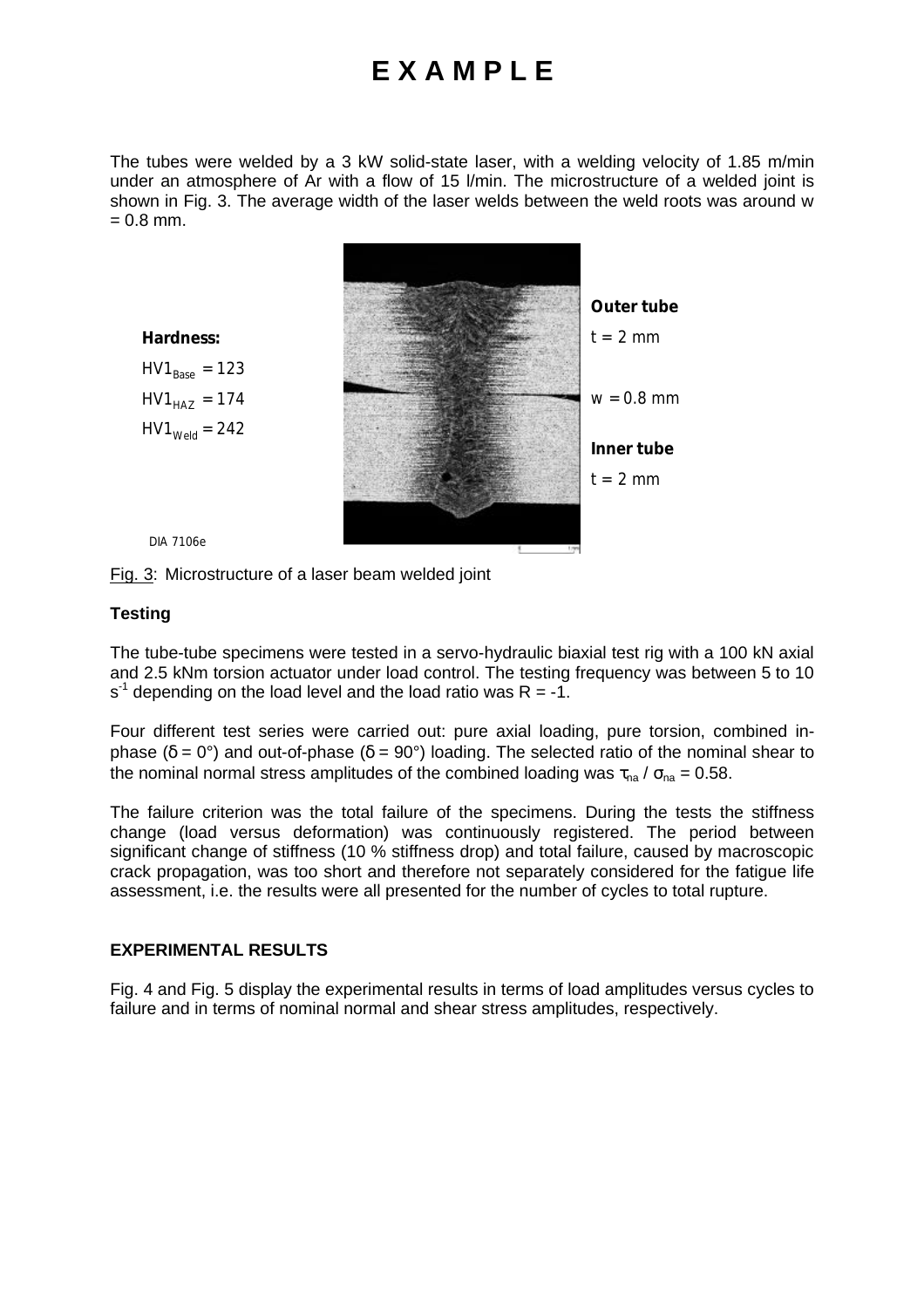



Fig. 5: Woehler curves in terms of nominal normal and nominal shear stress amplitudes

For pure axial loading and combined axial and torsion loading two types of failures were observed, Fig. 6. At high load levels the cracks propagated through the weld metal between the tube halves, on low load levels through the heat affected zone of the tube wall. This separation of the results with regard to the described two failure modes is also indicated in all figures with the SN-curves. Weld metal failures on all levels were observed only for pure torsion.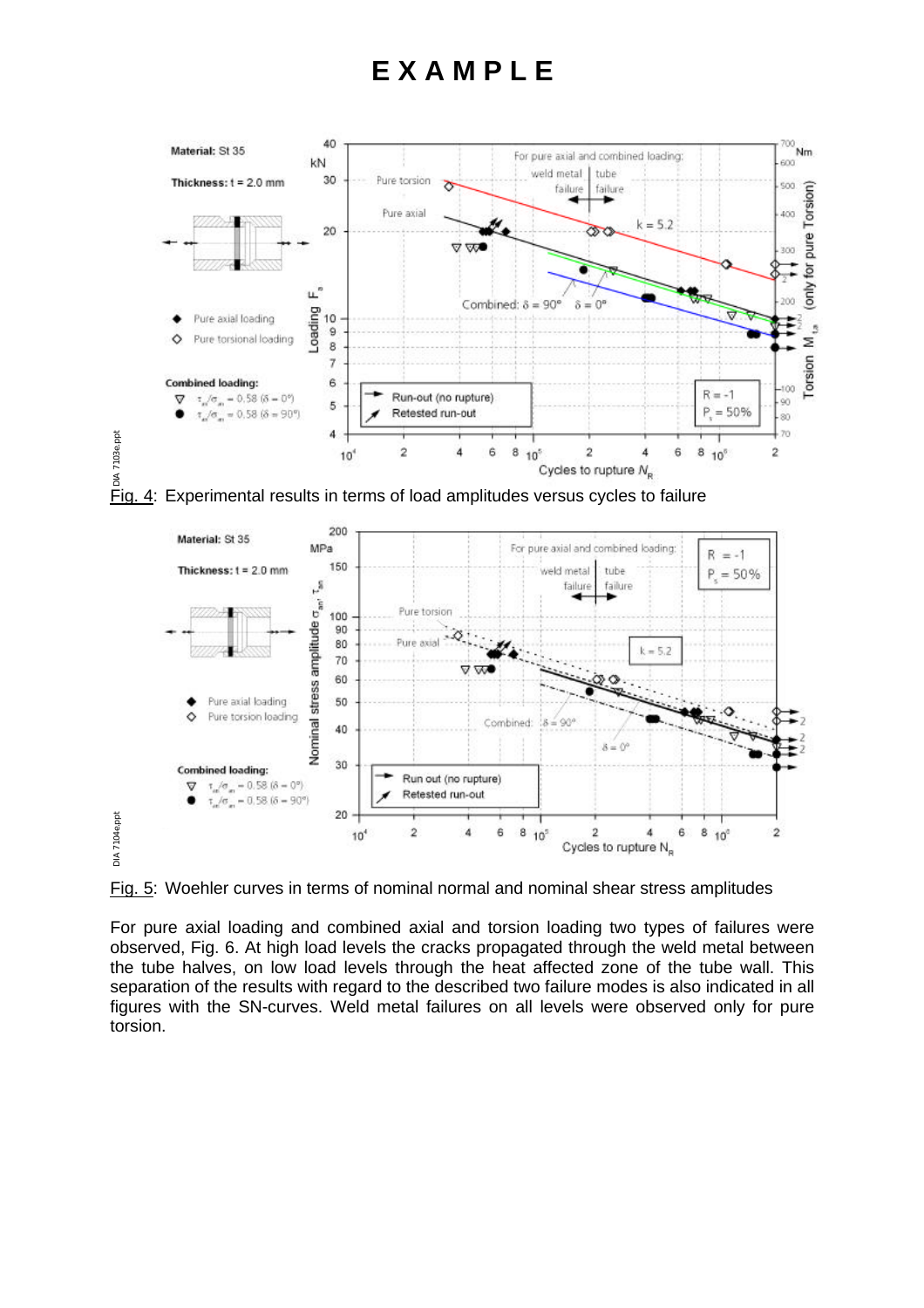

Fig. 6: Failure modes of laser beam welded tube-tube specimens

The most important result is that under combined axial loading and torsion, in case of tube failures the out-of-phase loading significantly reduces the fatigue life compared to in-phase loading. This fact proves that conventional hypotheses such as von Mises are not applicable for laser beam welded structures of ductile steels, because they render a higher fatigue life under out-of-phase loading than under in-phase loading [6]. The next sections will discuss the appropriateness of the Effective Equivalent Stress Hypothesis (EESH) to treat the obtained results.

In the case of weld metal failures at higher levels, out-of phase loading renders a higher fatigue life. Since this result has been obtained only with one specimen, further investigations are necessary for a sustainable assessment. Thus, this result in connection with the changing failure mode may also indicate a failure mechanism based on semi-ductile behaviour of the weld metal, compared to the tube failures based on ductile material behaviour of the tube [6, 7].

### **EVALUATION OF THE RESULTS**

Since crack initiation and propagation is a local event, it is necessary to apply local concepts for their assessment [8]. In past years, the local stress concept using the fictitious radius of  $r_f$ = 0.05 mm has been introduced for the assessment of welded structures from thin sheets with sharp weld roots, especially for spot and laser beam welds [4, 5]. This concept was also successfully adapted to uniaxial loaded laser beam welded joints. By modelling the notches with a fictitious radius of  $r_f = 0.05$  mm and calculating local linear-elastic stresses, a uniform master Woehler curve for steels and another one for aluminium was derived compiling all results within a very tight scatter-band [1-5]. This concept, having its background on linearelastic fracture mechanics [5], will be used here for the assessment of the multiaxial fatigue behaviour of the investigated tube-tube specimens.

### **Finite-element modelling**

The weld roots are modelled by a keyhole notch with a fictitious radius of  $r_f = 0.05$ . Fig. 7 displays the FE-model and the details.